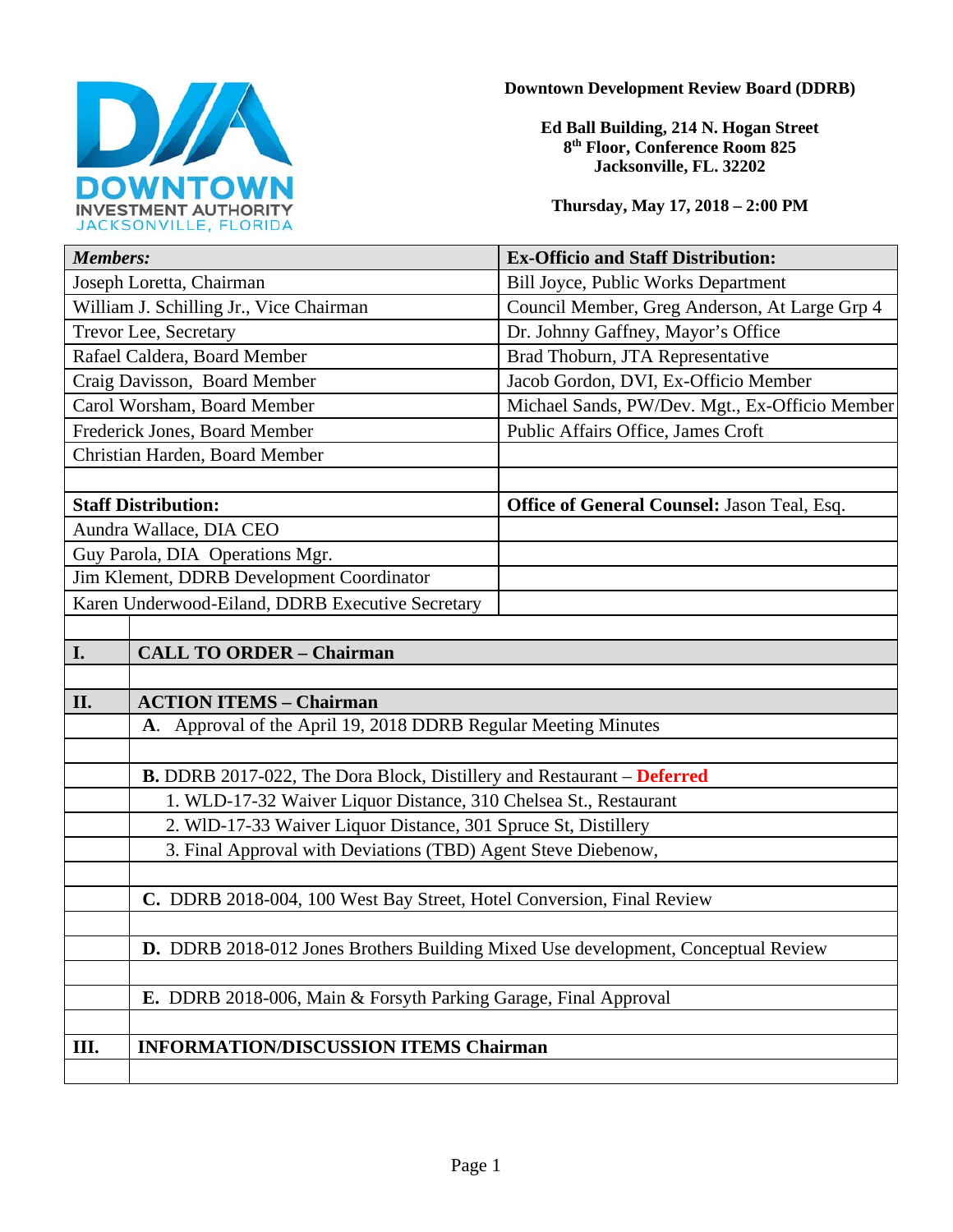May 17, 2018 Downtown Development Review Board Meeting

| IV.  | <b>OLD BUSINESS - Chairman</b>                                                |  |
|------|-------------------------------------------------------------------------------|--|
|      |                                                                               |  |
| V.   | <b>NEW BUSINESS - Chairman</b>                                                |  |
|      |                                                                               |  |
| VI.  | <b>PUBLIC COMMENTS - Chairman</b>                                             |  |
|      |                                                                               |  |
| VII. | <b>ADJOURNMENT – Chairman</b><br><b>Next Scheduled Meeting: June 21, 2018</b> |  |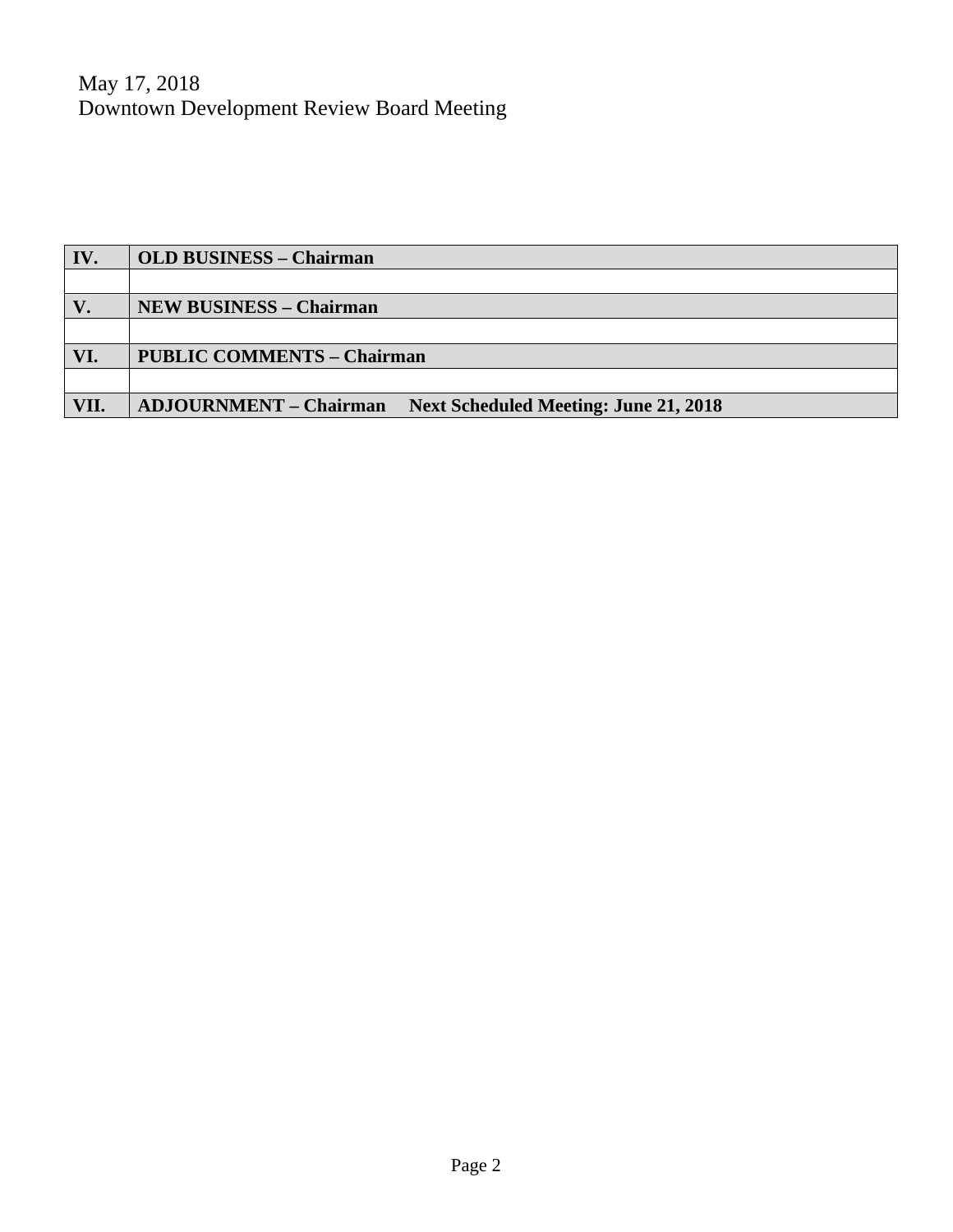

**Downtown Development Review Board (DDRB) Ed Ball Building, 214 N. Hogan Street Suite 825, 8th Floor, Jacksonville, FL. 32202**

*Thursday, May 17, 2018 - 2:00 p.m.*

# *MEETING* **MINUTES**

**Board Members Present:** J. Loretta, Chair; B. Schilling, Vice Chair; T. Lee, Secretary; R. Caldera; C. Davisson; and C. Harden

**Board Members Not Present:** F. Jones and C. Worsham

**DIA Staff Present:** Guy Parola, Operations Manager, Jim Klement, Development Redevelopment Coordinator and Karen Underwood-Eiland, Executive Assistant

**Representing Office of the Mayor:** Dr. Johnny Gaffney

**Representing Office of City Council:** None

**Representing Office of General Counsel:** Jason Teal

## **I. CALL TO ORDER**

#### **Meeting Convened: 2:00 p.m.**

Chairman Loretta called the meeting to order at 2:00 p.m. and the members identified themselves for the record.

Chairman Loretta asked anyone wishing to speak on a particular project to complete a public speaker card and to provide them to Karen. He also reminded Board Members to disclose any ex-parte communication with any of the applicants presenting projects today or conflicts of interest prior to the item being addressed by the Board.

#### **II. ACTION ITEMS**

## **A. APPROVAL OF THE APRIL 19, 2018 DDRB MEETING MINUTES**

**A MOTION WAS MADE BY BOARD MEMBER SCHILLING AND SECONDED BY BOARD MEMBER DAVISSON APPROVING THE APRIL 19, 2018 DDRB REGULAR MEETING MINUTES.**

**THE MOTION PASSED UNANIMOUSLY 5-0-0.**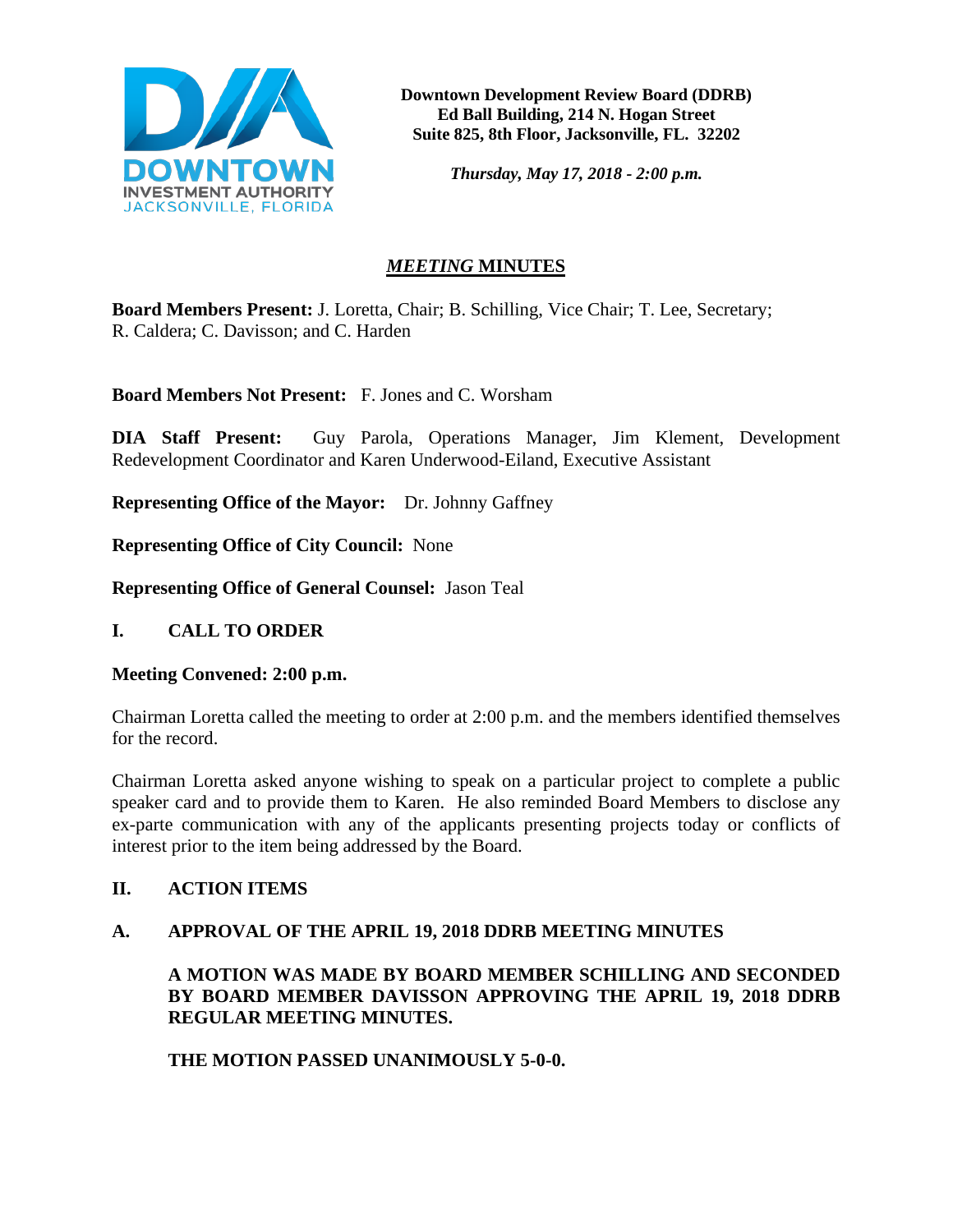## **B. DDRB 2017-022, REQUEST FOR THE DORA BLOCK, FINAL APPROVAL.**

- 1. WLD-17-32 Waiver Liquor Distance, 310 Chelsea Street Restaurant
- 2. WLD-17-33 Waiver Liquor Distance, 301 Spruce Street Distillery
- 3. Final Approval with Deviations (TBD) Agent Steve Diebenow

**This item was deferred.**

# **C. DDRB 2018-004, 100 WEST BAY STREET, FINAL REVIEW, HOTEL CONVERSION- FINAL REVIEW.**

Jim Klement provided a summary of DDRB Application 2018-004, Hotel Indigo and Rooftop Restaurant and bar, located at Southwest Corner Bay Street and Laura Street.

Brooke Robins, Applicant provided a presentation for final review.

**A MOTION WAS MADE BY BOARD MEMBER CALDERA AND SECONDED BY BOARD MEMBER SCHILLING RECOMMENDING FINAL APPROVAL OF DDRB 2018-004 INCLUDING PLACE HOLDER FOR BUILDING MASTER SIGNAGE AS SHOWN ON PRESENTATION REFERENCED ON MAY 17, 2018.** 

# **THE MOTION PASSED UNANIMOUSLY 4-0-0.**

# **D. DDRB 2018-012, JONES BROTHER BUILDING MIXED USE DEVELOPMENT-CONCEPTUAL REVIEW.**

Jim Klement provided a summary of DDRB Application 2018-012 Jones Brothers Mixed Use Phased Project – Jones Brothers Furniture Bldg. and Western Union Bldg.

Board Member Harden entered the proceedings.

Brooke Robins, Applicant provided a presentation for conceptual review.

Board Member Caldera addressed concerns regarding the north and south elevation, window and signs.

Chairman Loretta inquired about the current proposed window elevations. Ms. Robbins responded that they have the entire window frontage needed. They are working with the historic guidelines. Chairman Loretta asked if unit A could be bigger than the access to the stairwell go directly in, versus a four, eight foot extension. Ms. Robbins replied because they need it listed as part of the fire marshal for separation.

Board Member Davisson inquired about the zero lot line.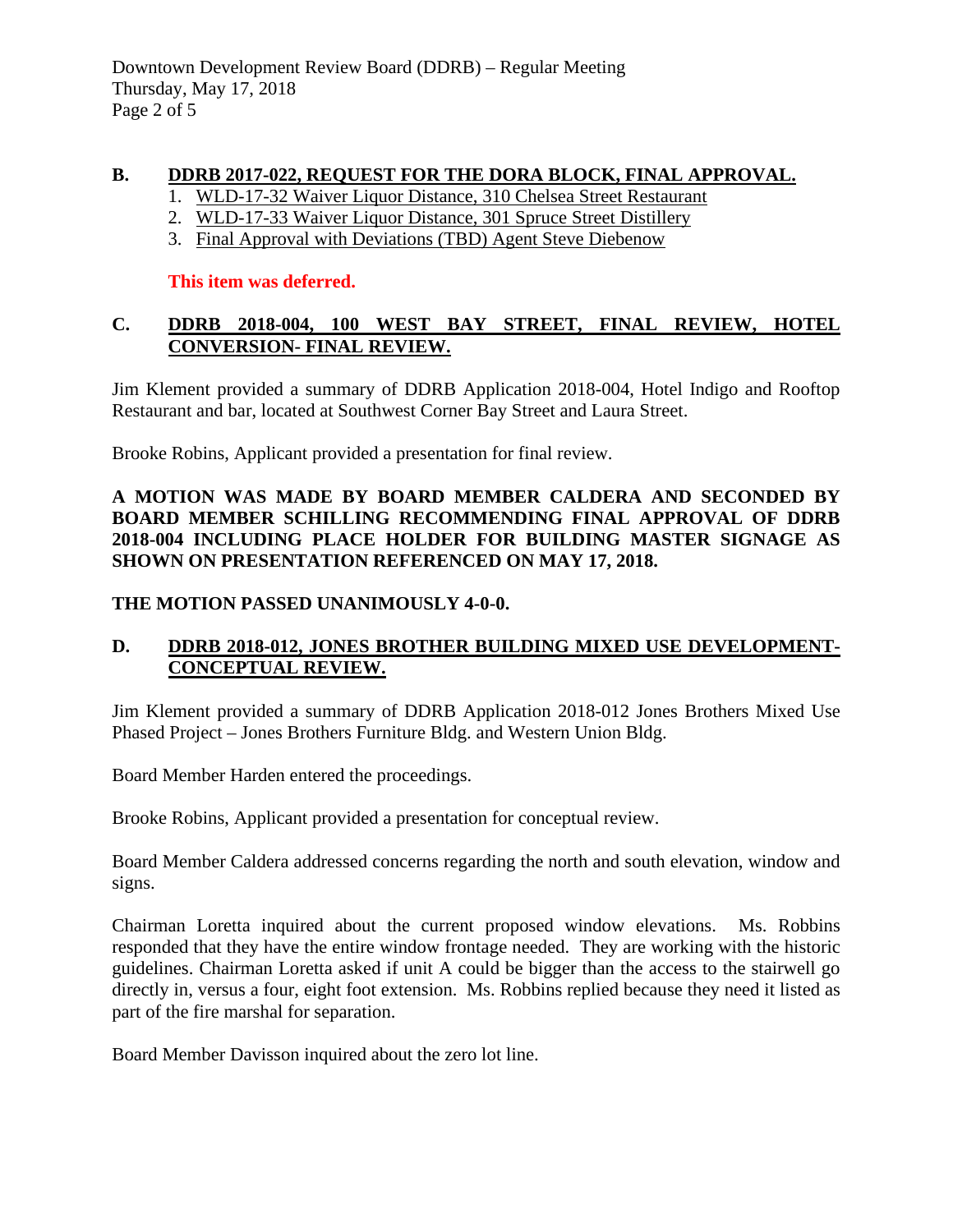Downtown Development Review Board (DDRB) – Regular Meeting Thursday, May 17, 2018 Page 3 of 5

Board Member Schilling referenced that the proposed windows on the north and south are a different style than the ones on the east and west. Ms. Robbins replied that it was intentional from working the MPS group guidelines.

## **A MOTION WAS MADE BY BOARD MEMBER LEE AND SECONDED BY BOARD MEMBER SCHILLING RECOMMENDING CONCEPTUAL APPROVAL OF DDRB 2018-012, JONES BROTHERS MIXED USE WITH THE FOLLOWING CONDITIONS:**

- **A. The developer shall apply for and receive a deviation from** *Sec. 656.361.14 River Views and Height of Buildings and Structures* **to allow for an overall building height exceeding the 45 foot limits for the Jones Brothers Building.**
- **B. The developer shall apply for and receive a deviation from** *Sec. 656.361.16 Off-Street Parking Overlay* **to allow for a reduction in the parking requirement.**
- **C. The developer shall apply for and receive a deviation from** *Sec. 656. 361. 18 Transparency* **for the "Western Union" building frontage facing Church Street.**
- **D. The developer shall receive applicable development rights form DIA prior to DDRB Final Approval.**
- **Note: The conceptual approval only for Jones Brothers Building, additional information will be required for the future development of the Western Union Building.**

## **THE MOTION PASSED UNANIMOUSLY 5-0-0.**

### **E. DDRB 2018-006, MAIN & FORSYTH PARKING GARAGE, FINAL APPROVAL.**

Jim Klement provided a summary of Application 2018-016. A workshop was held on March 28, 2018 to address the architectural element of spacing on Dora Street frontage. The applicant has modified their Main Street frontage design to accommodate future retail possibilities.

Thomas Hurst, Dasher Hurst Architect presented a PowerPoint presentation.

## **A MOTION WAS MADE BY BOARD MEMBER HARDEN AND SECONDED BY BOARD MEMBER CALDERA RECOMMENDING FINAL APPROVAL FOR DDRB 2018-016, MAIN & FORSYTH PARKING GARAGE WHICH ALSO INCLUDED PLACE HOLDERS FOR SIGNS AS SHOWN IN EXHIBITS PRESENTED MAY 17, 2018**

## **THE MOTION PASSED UNANIMOUSLY 6-0-0.**

### **III. INFORMATION/DISCUSSION ITEMS NONE**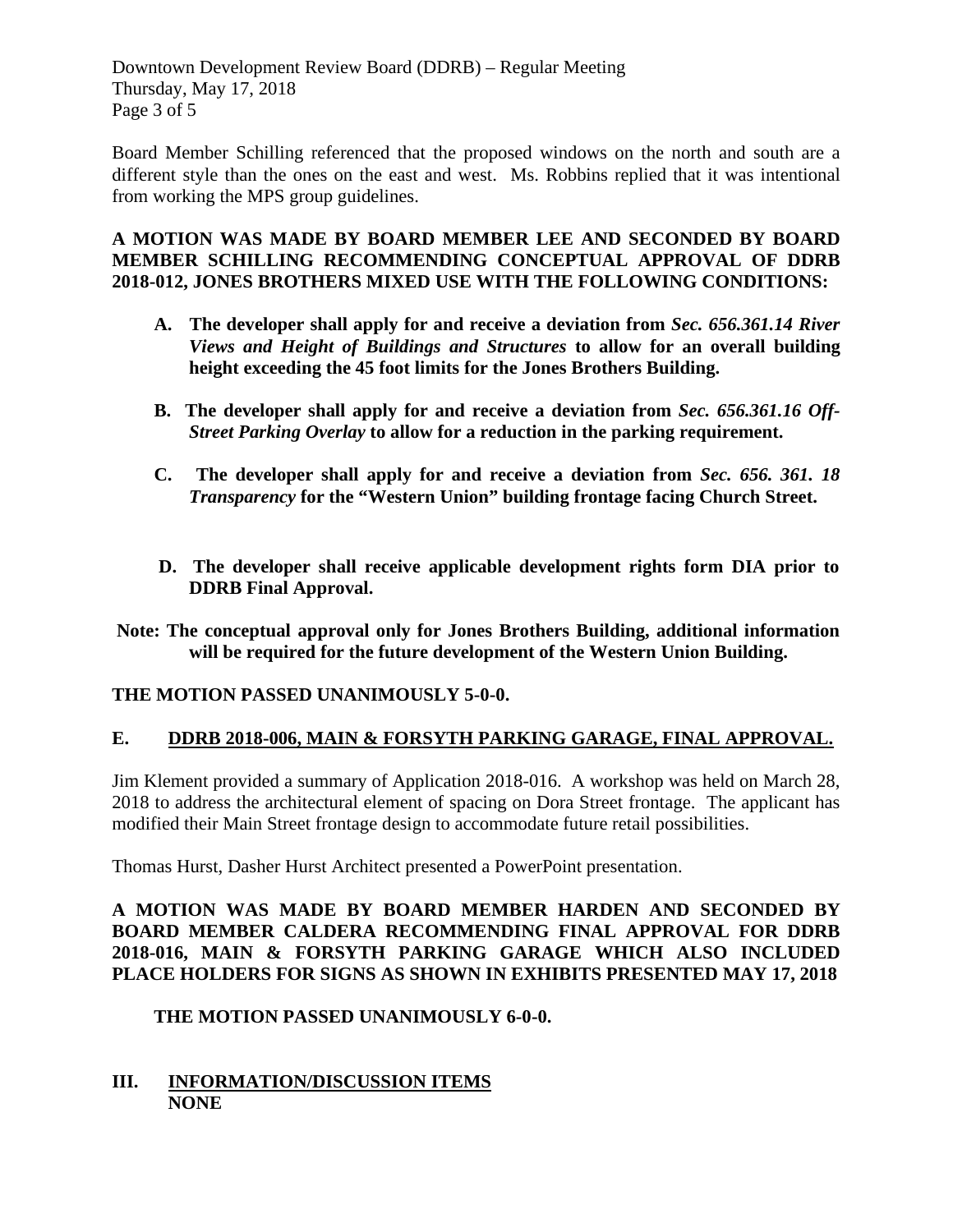Downtown Development Review Board (DDRB) – Regular Meeting Thursday, May 17, 2018 Page 4 of 5

### **IV. OLD BUSINESS DESIGN GUIDELINES**

Chairman Loretta reminded the Members about the sharing of information to provide comments regarding DDRB Code revisions.

Board Member Schilling inquired about the deadline. Jim Klement and Guy Parola confirmed the date of May 23.

Board Member Harden commented that it was important to take into consideration that the nature of real estate development, to avoid obstacles for a potential developer. Jim Klement stated that staff has conducted a compilation of the waivers and acceptance of the deviations.

Jim Klement stated that members have to participate and provided questions below:

- **Is there a better way to address heights than the underlying zone**
- **Is there a better way to address parking reductions**
- **Review on each an administrative review for plant materials.**
- **Design criteria's helped to mitigate others.**
- **Understanding Streetscape standards are needed.**
- **Would like to see this board focusing on the improvement of quality of the projects from a design and retail ground-level perspective.**
- **Making the City more walkable, pedestrian friendly.**
- **The DDRB should improve the quality of life as a base-line.**
- **Better guidelines would give the visitor, developer, and resident flexibility.**

Guy Parola stated whatever changes have to go back through the DDRB and DIA.

Board Member Harden didn't think that the role of the DDRB was to try to create more regulation that makes it more difficult, but rather a project was done within context, protecting other people property rights.

Chairman Loretta pointed out the simple way to do this was to vet out things that are poor decisions to minimize the poor decisions that the development will create. That would put the DDRB in a better situation to make approval on a quicker fashion.

Board Member Lee commented that more feedback from applicants would be needed. Guy Parola pointed out that the end result will get the board to that situation. He recommended taking a page out of the book of the sub-division regulations and an opportunity to have some of the frequent flyers involved.

Board Member Davisson commented that the process for the overlay could be confusing to someone that is coming into town. How do you make it more inviting to someone that wants to do business in Jacksonville?